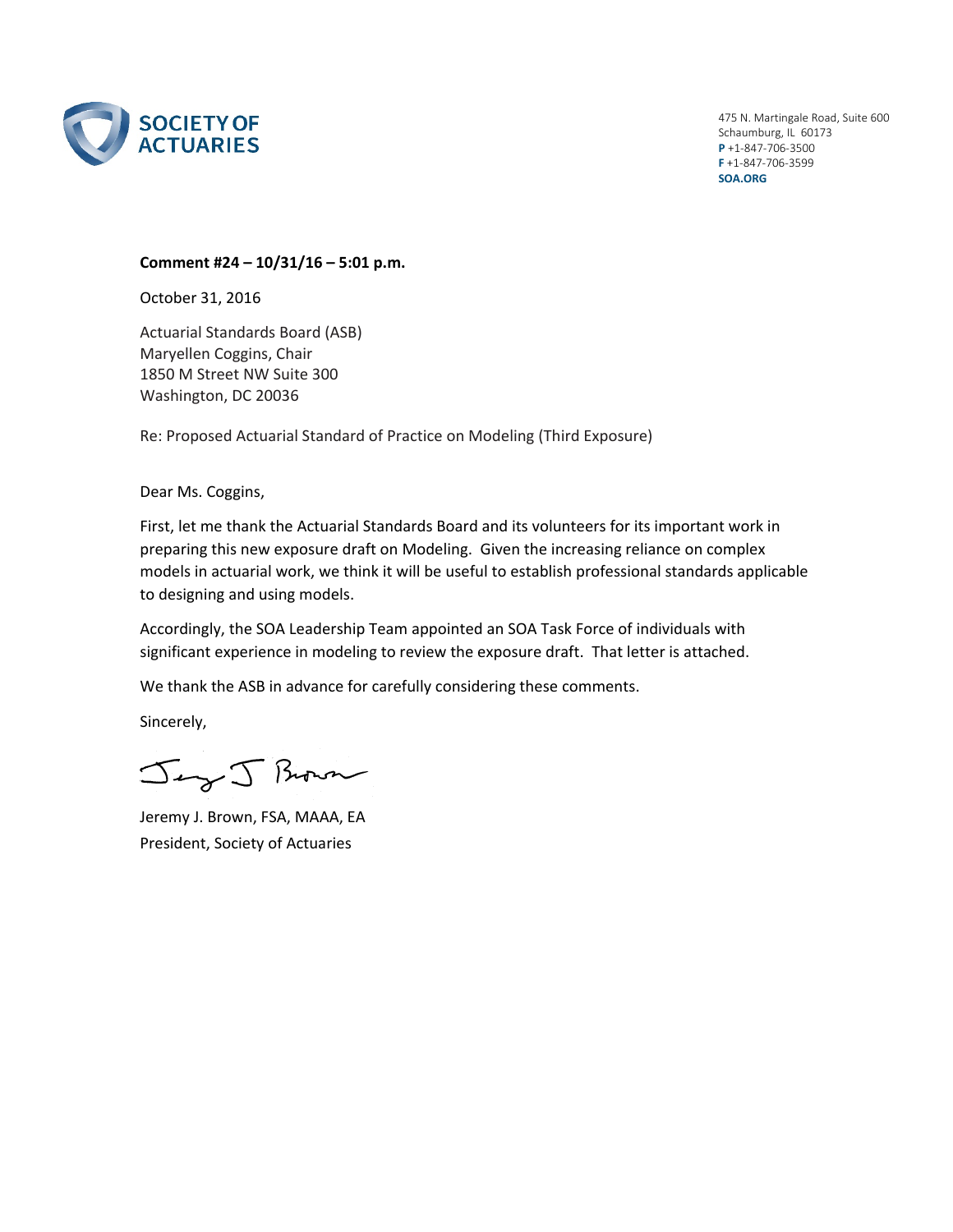

October 31, 2016

To: Actuarial Standards Board

## *SOA Comments on the Third Exposure Draft of proposed Modeling ASOP*

We wish to thank the Actuarial Standards Board for the work effort that has been reflected from previous exposure drafts to develop this version of the Modeling ASOP. We appreciate the transparent manner that you allow actuaries to comment on the Exposure Draft.

The Society of Actuaries appointed a Task Force with leaders from the Modeling Section and the Predictive Analytics & Futurism Section to review this Third Exposure Draft and to develop the SOA's comments on it.

**Growing importance of modeling** – It is interesting to note that the newest section of twenty sections of the Society of Actuaries is the Modeling Section. Actuaries have been working with models for many years, and most actuarial work is model driven (pricing, reserving, risk management, investing, reinsurance, etc.). In recent years, the profession has increasingly relied on complex models for analysis and decision making. This has brought various stakeholders to ask questions about models and increased their scrutiny of model results. More and more regulations, both domestic and foreign, impacting US actuaries are based on the ability of companies to utilize the model results for drivers of business. Examples of changes to the regulatory framework that have increased the complexity of the models for actuaries include Comprehensive Capital Analysis and Review (CCAR), Solvency II, Risk Management and Own Risk Solvency Assessment (RMORSA), and Principle Based Reserves (PBR). Based on this environment, it is appropriate that one or several ASOP's on this topic are needed for actuaries.

**Scope clarification and interaction with Assumption ASOP**– The scope of this exposure draft as defined by Scope (Section 1.2) and the definition of Model (Section 2.7) is very broad and very large. Further, the considerations and requirements of the proposed standards are in some cases not consistent with the broad scope.

We appreciate that you describe the components: an input component, a processing component, and an output component. Further, there is an evident intent to draft a cross practice ASOP, and to cover all types of models regardless of their usage and nature. It appears that at times the scope that you are attempting to address could be viewed as confusing. For example, it is unclear whether assumption development is within the scope of the ASOP or not. We believe that the consideration and setting of assumptions is outside of modeling and fully deserves its own ASOP. However when models including but not limited to predictive models are used to develop or express assumptions derived from underlying data, it is not clear that the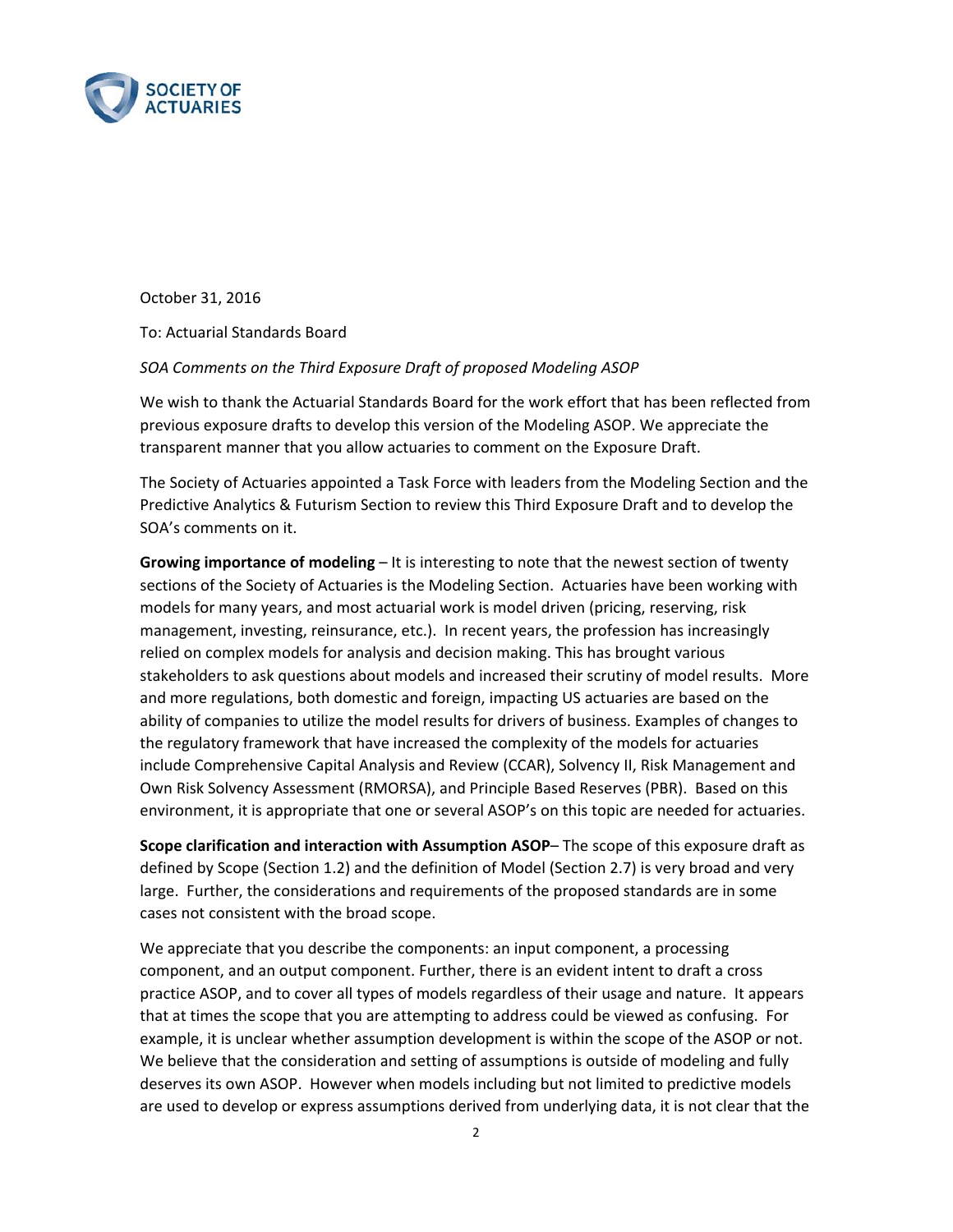

language is this ASOP would be meaningful. The attempt to include predictive modeling in your scope may be useful but in certain sections the language used or even the principle being expressed may be inapplicable or confusing to those working with predictive models for example the language describing margins and parameters.

We are aware that the ASB has also announced that it has formed a Task Force to create a new Assumption ASOP. We are concerned with the interaction of that ASOP with the input component of this Modeling ASOP. We think it would be much preferred to have a Module approach with the Assumption ASOP and the Modeling ASOP created and released at the same time with clear references to each ASOP so there are no conflicts. We think that some of your definitions and statements about assumptions, parameters, and data to the model would be better defined in the Assumption ASOP. We do appreciate the work that you have done to address modeling as a new specific ASOP rather than just doing actuarial work. However, we request that the language be made precise so that it is meaningful and consistent to everyone.

**Adaptation of language to predictive modeling** – It is important to realize that the wide variety of models that are used by actuaries. Examples include actuarial projection models, risk and statistical distribution models, and now more recently predictive models. Some of these models have been developed by actuaries, some are developed by non-actuaries and some are developed by team with actuaries and non‐actuaries working together. The goals, methodology, and uses of various types of models are quite varied and this results in great difficulty in fully covering this in one standard. As the task force discussed the various definitions, it was clear that different actuaries ascribe different meanings to the proposed ASOP as they are working with different and varied types of models and have different professional backgrounds.

In general, it is not optimal when an ASOP creates different understandings for different actuaries. We believe that in various sections there is unclear direction for those that work with predictive modeling. We are concerned if the current drafted version were adopted for all aspects of modeling without any changes that there would be a lack of clarity for certain actuaries as some of the requirements are not meaningful to those performing predictive modeling. We request that the ASOP language is revised appropriately to those that are specifically working with predictive modeling so that it is useful in their modeling work, or alternatively revise the scope of the ASOP.

## **OTHER COMMENTS**

While we trust the overall exposure process to alert the drafting team of granular comments to the document, the SOA would like to point out some elements for consideration.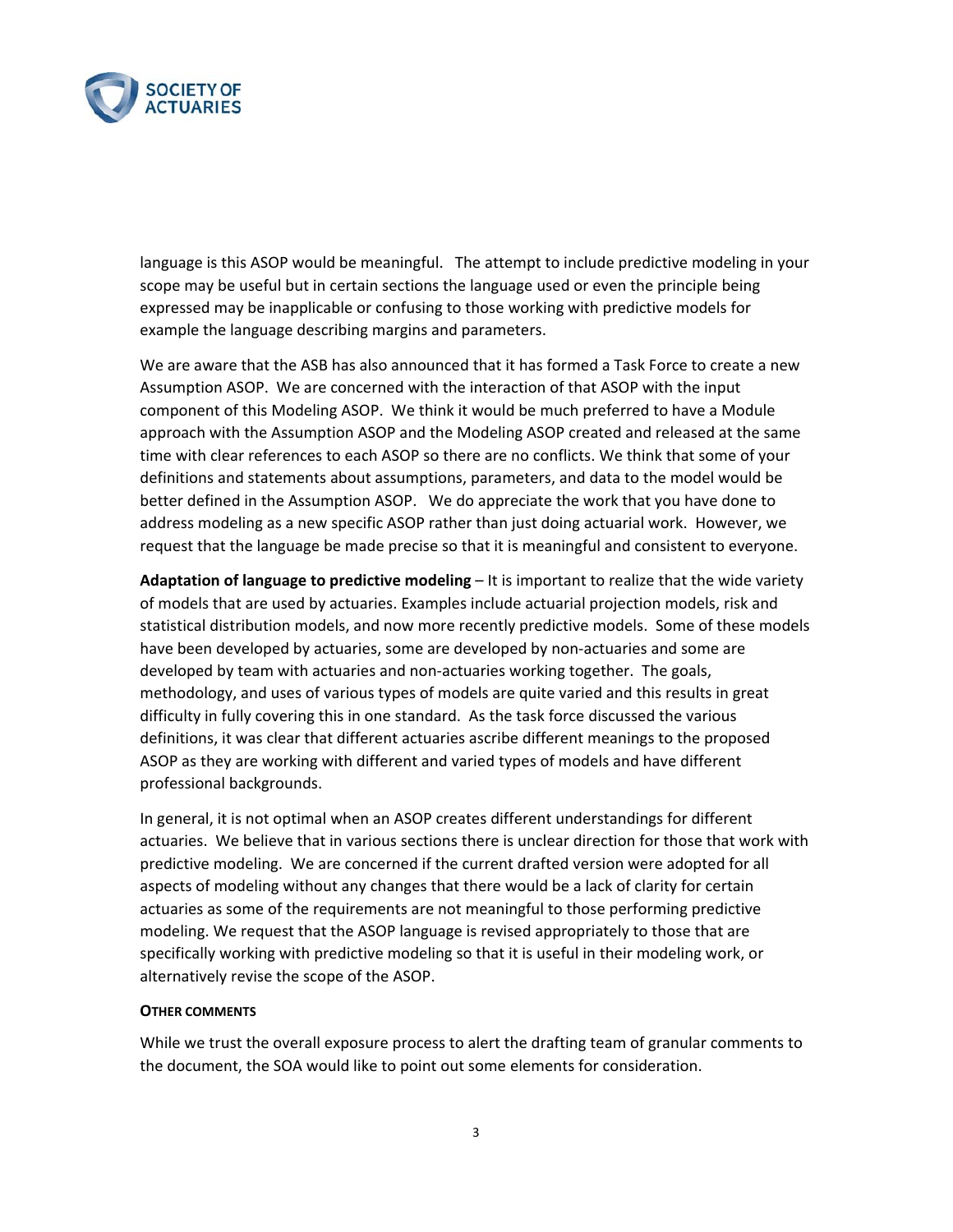

- The validation section (Section 3.5.1) refers to validation of the model results to historical past. There are instances where the past is not relevant to this validation (e.g. disruption, shock sensitivities)
- The definition of model and model run (Section 2.7) could be refined to ensure common understanding of particular cases. For example, it is unclear if a validation spreadsheet is a model whose intended usage is to validate a larger model; and if it requires formal documentation on its own if it fails the simple model test. The concept of model run readily applies to stochastic models but it not as clear what that means for predictive modeling. If certain sections are not applicable, then language such as "if applicable" might be needed.
- One of the changes to this exposure draft was the introduction of the definition of "simple model" (Section 2.12) which is specifically excluded from the scope of the ASOP. The definition refers to the transparency of results and we do not believe this is a clear definition. Simple models do not necessarily eliminate model risk just because they are simple. We do see the value in excluding certain models but would suggest a different definition that looks at models where the underlying process and methodology applied is transparent to all users.
- Model usage outside the intended use (Section 3.4) may be allowed in specific cases to avoid stifling innovation, but should require rationale on the appropriateness of the new usage.
- It appears the language on Assumptions (Section 2.1) is not treated consistently. For the most part it seems that assumption development is treated as a process outside of modeling but assumptions once developed are inputs to a model and part of a model itself. The scope does intend to cover predictive models which often are for developing assumptions for the future. This appears to be inconsistent.
- The language also addresses margins (Section 3.4.7b). Margins are an important work of actuaries but it is not clear how it fits within the scope of this ASOP nor how they can be discussed without getting practice and application specific. Margins are dependent on the available financial reporting requirements and are a subtopic of assumption setting. We believe this is already addressed in other ASOPS and the discussion of margins might introduce confusion in this ASOP. It is also not clear that the concept of a margin applies at all to certain type of models such as predictive or statistical models.
- The Consistency section (Section 3.4.7d) is not clear. The requirement to use the assumptions consistent with the economic scenarios might be taken to require market‐ consistent measurement which might contradict current financial reporting requirements.
- The Experience Reflected in Setting Assumptions and Parameters (Section 3.4.7a) seems confusing with respect to sensitivity testing of assumptions. Often models are used to evaluate the range of impacts that result from various assumptions even if some of those assumptions are not realistic to current experience.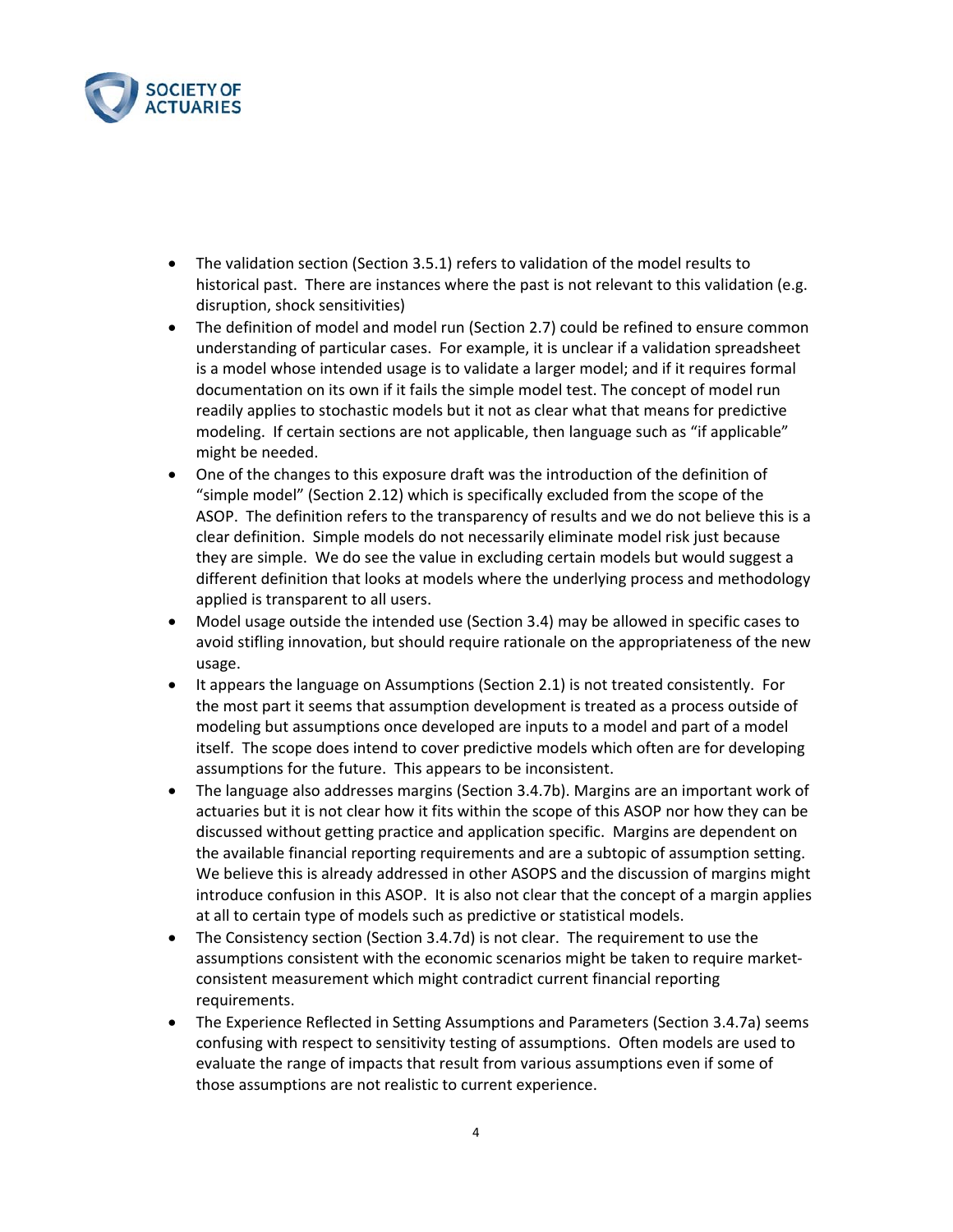

- Relation to Other ASOPs (Section 3.9) refers the reader to ASOPs 23 and 41 which are needed. However, we also think it is very important to recognize other standards as well so they are not inconsistent with those proposed ASOP. For example, ASOP 3 and ASOP 7 also speak to assumption setting and modeling.
- Parameters (Section 2.11) seemed to be defined as input to the model just as assumptions are an input. However, often the result of predictive modeling is to solve for parameters as the intended output. This definition should be modified for those in predictive modeling.
- It is also important to recognize that there are often prescribed steps and processes for models used in regulatory compliance versus other models. This should be acknowledged in the ASOP that actuaries need to be aware of all laws and regulations that could take precedence.
- Another terminology issue is partly addressed by the ASOP draft through the definition of specification, implementation and production phase of models. These separate dimensions of a model are important to distinguish and those expanded terms should be used more frequently in the draft as they may be applicable. Often people think only of the software implementation of a model, and then assume the standard is concerned with anything done by a computer program or spreadsheet. When model risk is addressed, and specifically when validation of a model is discussed, the validation of the conceptual design of a model, and consideration of the risk of misuse of a model based on inappropriate design, is not properly understood with the emphasis appearing to be on the accuracy and integrity of the calculations performed.

We do appreciate the opportunity to provide observations and comments to the ASB. We trust that you will carefully consider this input as you work to address the concerns that some of the requirements seem more directed and meaningful for those actuaries working with actuarial projection models than the scope that you have defined in this ASOP. We recommend that you make further revisions to this proposed ASOP and consider issuing another exposure draft for the important work of modeling.

Members of the SOA Task Force on the Third Exposure Draft of proposed Modeling ASOP

Michael Boot FSA, MAAA

Geof Hileman FSA, MAAA

Brian Holland FSA, MAAA

Trevor Howes FSA, MAAA, FCIA,

Nilesh Mehta FSA, MAAA